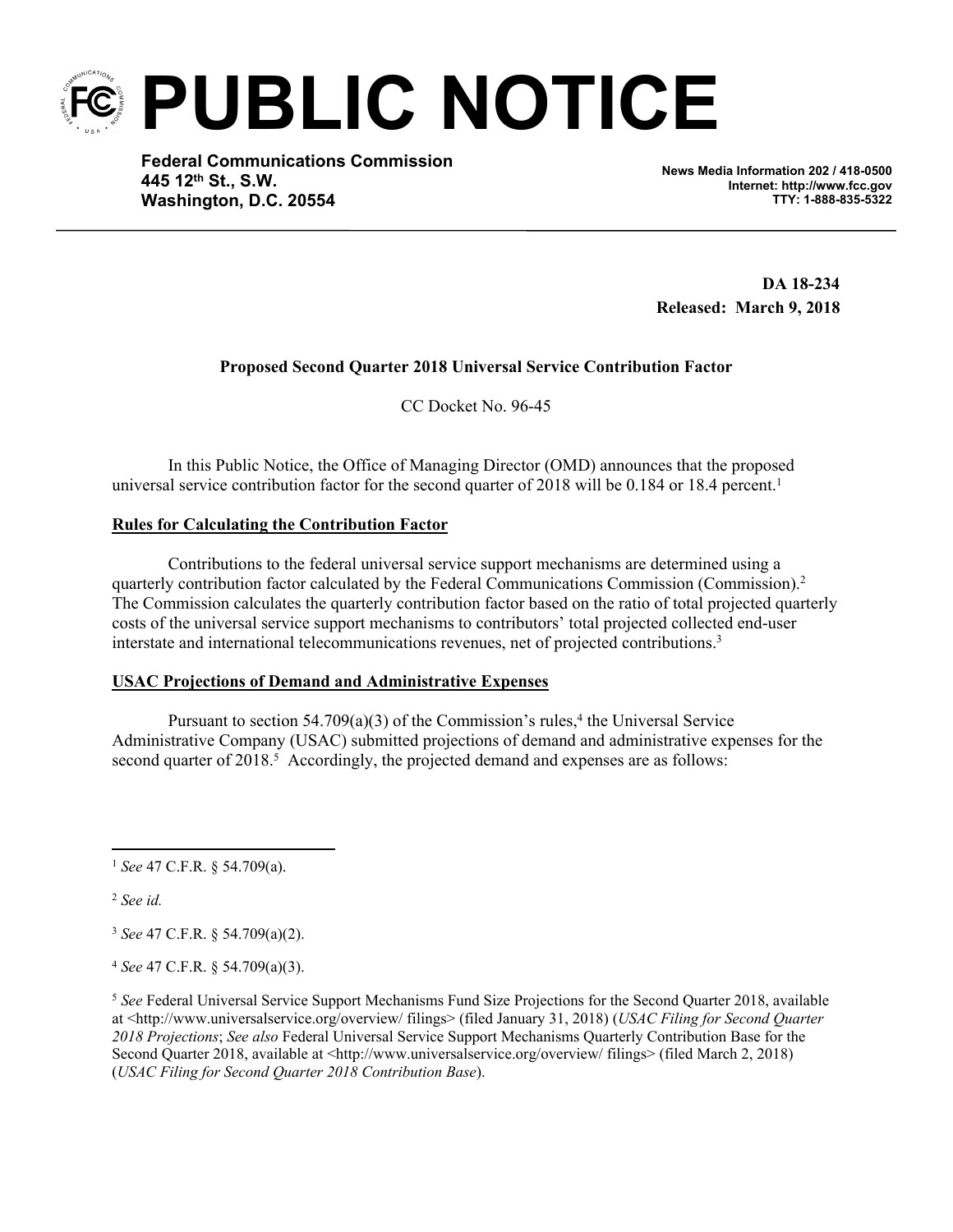| Program Demand                 | Projected<br>Program<br>Support | Admin.<br>Expenses | Application<br>Of Interest<br>Income | Application of<br>True-Ups $\&$<br>Adjustments | <b>Total Program</b><br>Collection<br>(Revenue)<br>Requirement) |
|--------------------------------|---------------------------------|--------------------|--------------------------------------|------------------------------------------------|-----------------------------------------------------------------|
| Schools and Libraries          | 486.57                          | 28.29              | (4.80)                               | (3.85)                                         | 506.21                                                          |
| Rural Health Care <sup>6</sup> | 100.00                          | 0.00               | (0.53)                               | (0.61)                                         | 98.86                                                           |
| High-Cost                      | 1,059.13                        | 11.80              | (2.19)                               | (12.49)                                        | 1,056.25                                                        |
| Low Income                     | 308.26                          | 12.00              | (0.10)                               | (13.38)                                        | 306.78                                                          |
| TOTAL                          | 1,953.96                        | 52.09              | (7.62)                               | (30.33)                                        | 1,968.10                                                        |

(\$ millions)

# **USAC Projections of Industry Revenues**

USAC submitted projected collected end-user telecommunications revenues for April through June 2018 based on information contained in the Second Quarter 2018 Telecommunications Reporting Worksheet (FCC Form 499-Q).<sup>7</sup> The amount is as follows:

Total Projected Collected Interstate and International End-User Telecommunications Revenues for Second Quarter 2018: \$12.805676 billion.

# **Adjusted Contribution Base**

To determine the quarterly contribution base, we decrease the second quarter 2018 estimate of projected collected interstate and international end-user telecommunications revenues by the projected revenue requirement to account for circularity, and decrease the result by one percent to account for uncollectible contributions. Accordingly, the quarterly contribution base for the second quarter of 2018 is as follows:

Adjusted Quarterly Contribution Base for Universal Service Support Mechanism

Second Quarter 2018 Revenues - Projected Revenue Requirement - 1%

<sup>6</sup> Rural Health Care administrative costs of \$3.12 million are funded within the \$400 million program cap. *See* Federal Universal Service Support Mechanisms Fund Size Projections for the Second Quarter 2018, available at <http://www.universalservice.org/overview/ filings> (filed January 31, 2018) (*USAC Filing for Second Quarter 2018 Projections)*.

<sup>7</sup>  *USAC Filing for Second Quarter 2018 Contribution Base* at 4.

<sup>2</sup>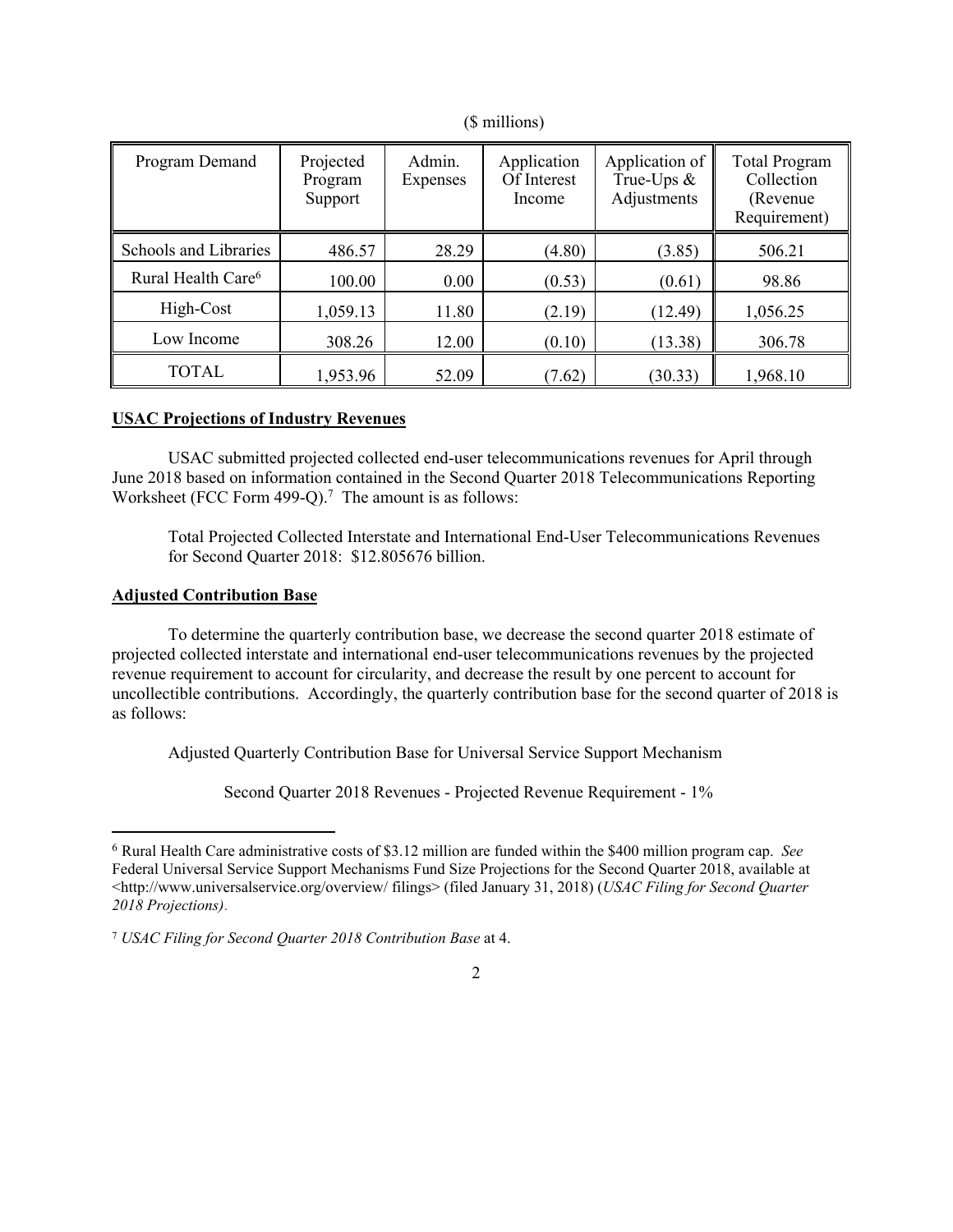## (\$12.805676 billion – \$1.968100 billion) \* 0.99

\$10.729200 billion.

## **Unadjusted Contribution Factor**

Using the above-described adjusted contribution base and the total program collection (revenue requirement) from the table above, the proposed unadjusted contribution factor for the second quarter of 2018 is as follows:

Contribution Factor for Universal Service Support Mechanisms

Total Program Collection / Adjusted Quarterly Contribution Base

\$1.968100 billion / \$10.729200 billion

0.183434

# **Unadjusted Circularity Factor**

USAC will reduce each provider's contribution obligation by a circularity discount approximating the provider's contributions in the upcoming quarter. Accordingly, the proposed unadjusted circularity factor for the second quarter of 2018 is as follows:

Unadjusted Circularity Factor for Universal Service Support Mechanisms

1 - ((Second Quarter 2018 Revenues - Total Program Collection) / Second Quarter 2018 Revenues)

1 – ((\$12.805676 billion - \$1.968100 billion) / \$12.805676 billion)

0.153690

## **Proposed Contribution Factor**

The Commission has directed OMD to announce the contribution factor as a percentage rounded up to the nearest tenth of one percent.<sup>8</sup> Accordingly, the proposed contribution factor for the second quarter of 2018 is as follows:

3

<sup>8</sup> *See Federal-State Joint Board on Universal Service, 1998 Biennial Regulatory Review – Streamlined Contributor Reporting Requirements Associated with Administration of Telecommunications Relay Service, North American Numbering Plan, Local Number Portability, and Universal Service Support Mechanisms, Telecommunications Services for Individuals with Hearing and Speech Disabilities, and the Americans with Disabilities Act of 1990,*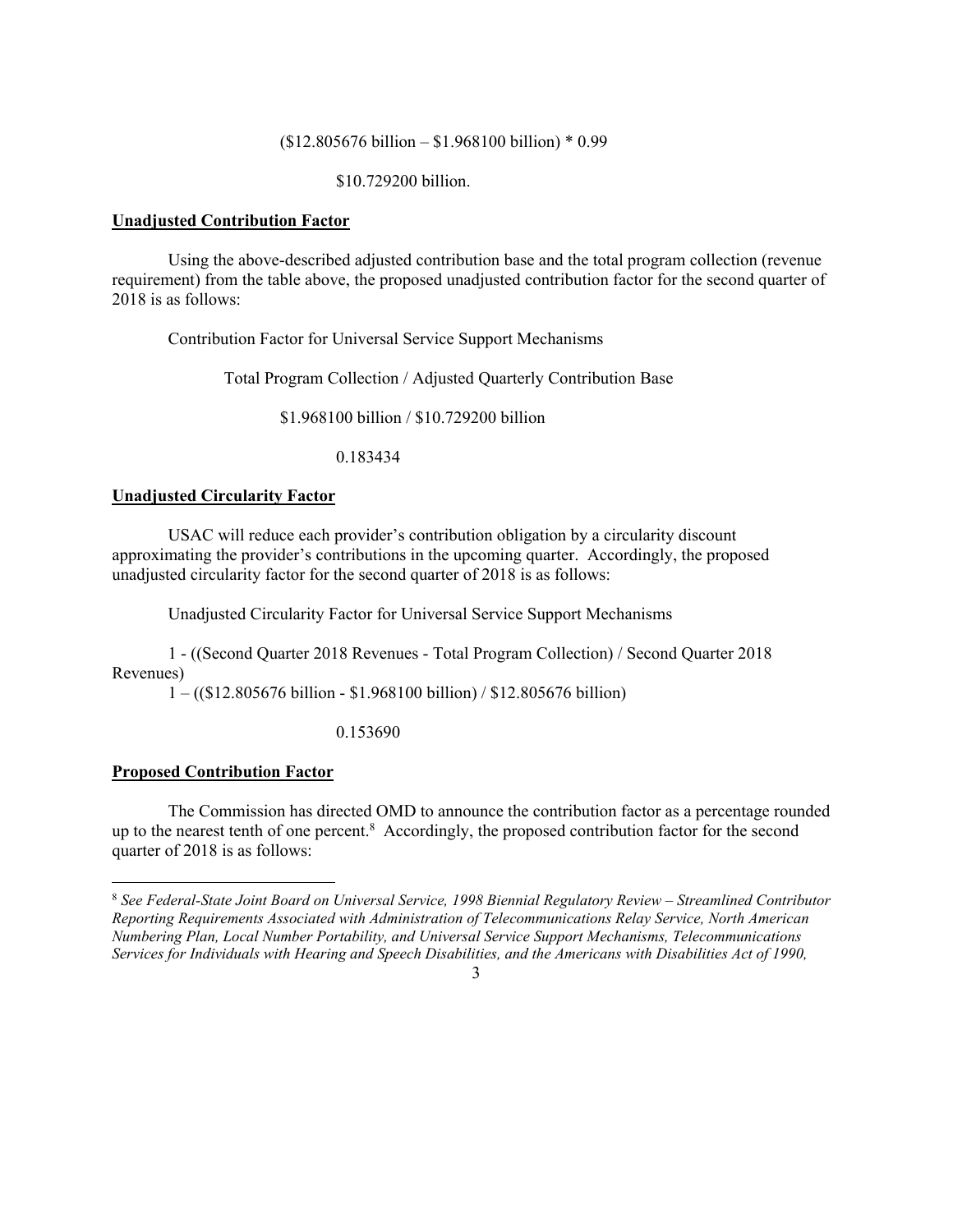#### 18.4

## **Proposed Circularity Discount Factor**

The Commission also has directed OMD to account for contribution factor rounding when calculating the circularity discount factor.<sup>9</sup> Accordingly, the proposed circularity factor for the second quarter of 2018 is as follows:

0.156293<sup>10</sup>

## **Conclusion**

If the Commission takes no action regarding the projections of demand and administrative expenses and the proposed contribution factor within the 14-day period following release of this Public Notice, they shall be deemed approved by the Commission.<sup>11</sup> USAC shall use the contribution factor to calculate universal service contributions for the second quarter of 2018. USAC will reduce each provider's contribution obligation by a circularity discount approximating the provider's contributions in the upcoming quarter.<sup>12</sup> USAC includes contribution obligations less the circularity discount in invoices sent to contributors. Contribution payments are due on the dates shown on the invoice. Contributors will pay interest for each day for which the payments are late. Contributors failing to pay contributions in a timely fashion may be subject to the enforcement provisions of the Communications Act of 1934, as amended, and any other applicable law. In addition, contributors may be billed by USAC for reasonable costs of collecting overdue contributions.<sup>13</sup>

*Administration of the North American Numbering Plan and North American Numbering Plan Cost Recovery Contribution Factor and Fund Size, Number Resource Optimization, Telephone Number Portability, Truth-in-Billing and Billing Format*, CC Docket Nos. 96-45, 98-171, 90-571, 92-237, 99-200, 95-116, 98-170, Order and Second Order on Reconsideration, 18 FCC Rcd 4818, 4826, para. 22 (2003) (*Second Order on Reconsideration)*.

#### 9 *Id*.

<sup>10</sup> The proposed circularity discount factor =  $1 +$  [(unadjusted circularity discount factor – 1) \* (unadjusted contribution factor / proposed contribution factor)]. The proposed circularity discount factor is calculated in a spreadsheet program, which means that internal calculations are made with more than 15 decimal places.

<sup>11</sup> *See* 47 C.F.R. § 54.709(a)(3).

<sup>12</sup> USAC will calculate each individual contributor's contribution in the following manner: (proposed contribution factor \* contributor's projected collected revenues) – (proposed circularity discount factor \* proposed contribution factor \* contributor's projected collected revenues).

<sup>13</sup> *See* 47 C.F.R. § 54.713.

#### 4